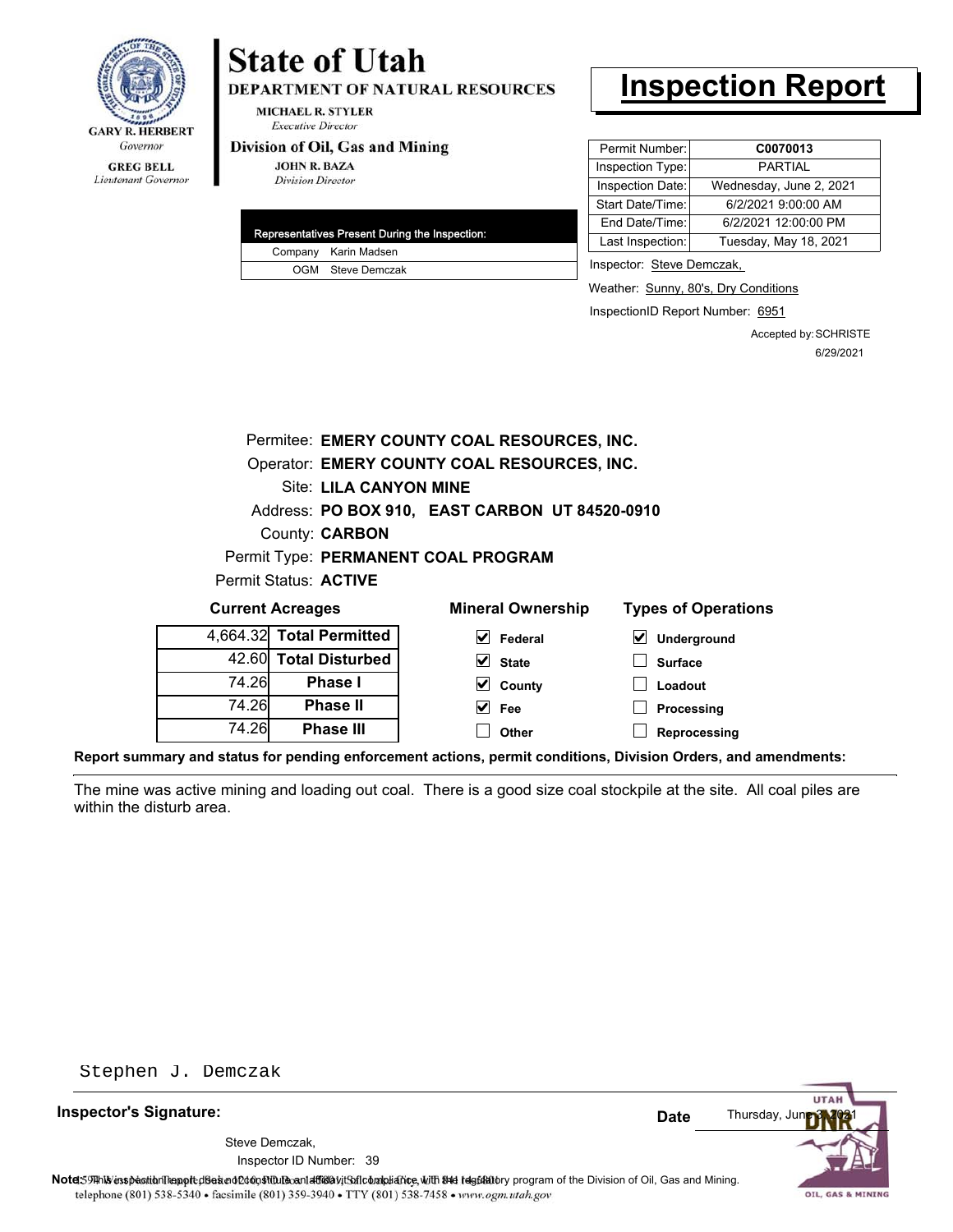*Page 2 of 4*

#### *REVIEW OF PERMIT, PERFORMANCE STANDARDS PERMIT CONDITION REQUIREMENTS*

- *1. Substantiate the elements on this inspection by checking the appropriate performance standard.*
- *a. For COMPLETE inspections provide narrative justification for any elements not fully inspected unless element is not appropriate to the site, in which case check Not Applicable.*
- *b. For PARTIAL inspections check only the elements evaluated.*
- *2. Document any noncompliance situation by reference the NOV issued at the appropriate performance standard listed below.*
- *3. Reference any narratives written in conjunction with this inspection at the appropriate performace standard listed below.*
- *4. Provide a brief status report for all pending enforcement actions, permit conditions, Divison Orders, and amendments.*

|     |                                                               | Evaluated               | Not Applicable Comment |                         | Enforcement |
|-----|---------------------------------------------------------------|-------------------------|------------------------|-------------------------|-------------|
| 1.  | Permits, Change, Transfer, Renewal, Sale                      | $\overline{\mathsf{v}}$ |                        | V                       |             |
| 2.  | Signs and Markers                                             | $\overline{\mathbf{v}}$ |                        | $\blacktriangledown$    |             |
| 3.  | Topsoil                                                       | $\overline{\mathbf{v}}$ |                        | $\overline{\mathbf{v}}$ |             |
| 4.a | Hydrologic Balance: Diversions                                | $\blacktriangledown$    |                        | $\blacktriangledown$    |             |
| 4.b | Hydrologic Balance: Sediment Ponds and Impoundments           | ⊻                       |                        | V                       |             |
| 4.c | Hydrologic Balance: Other Sediment Control Measures           |                         |                        |                         |             |
| 4.d | Hydrologic Balance: Water Monitoring                          |                         |                        |                         |             |
| 4.e | Hydrologic Balance: Effluent Limitations                      |                         |                        |                         |             |
| 5.  | <b>Explosives</b>                                             | $\overline{\mathbf{v}}$ |                        | ☑                       |             |
| 6.  | Disposal of Excess Spoil, Fills, Benches                      |                         |                        |                         |             |
| 7.  | Coal Mine Waste, Refuse Piles, Impoundments                   |                         |                        |                         |             |
| 8.  | Noncoal Waste                                                 | $\overline{\mathsf{v}}$ |                        | V                       |             |
| 9.  | Protection of Fish, Wildlife and Related Environmental Issues |                         |                        |                         |             |
|     | 10. Slides and Other Damage                                   | $\overline{\mathbf{v}}$ |                        | ☑                       |             |
| 11. | Contemporaneous Reclamation                                   |                         |                        |                         |             |
| 12. | <b>Backfilling And Grading</b>                                |                         |                        |                         |             |
|     | 13. Revegetation                                              |                         |                        |                         |             |
| 14. | Subsidence Control                                            |                         |                        |                         |             |
|     | 15. Cessation of Operations                                   |                         |                        |                         |             |
|     | 16.a Roads: Construction, Maintenance, Surfacing              | $\blacktriangledown$    |                        | $\blacktriangledown$    |             |
|     | 16.b Roads: Drainage Controls                                 | $\overline{\mathbf{v}}$ |                        | $\blacktriangledown$    |             |
| 17. | <b>Other Transportation Facilities</b>                        |                         |                        |                         |             |
| 18. | Support Facilities, Utility Installations                     | $\overline{\mathbf{v}}$ |                        | $\overline{\mathbf{v}}$ |             |
|     | 19. AVS check                                                 |                         |                        |                         |             |
|     | 20. Air Quality Permit                                        |                         |                        |                         |             |
|     | 21. Bonding and Insurance                                     |                         |                        |                         |             |
|     | 22. Other                                                     |                         |                        |                         |             |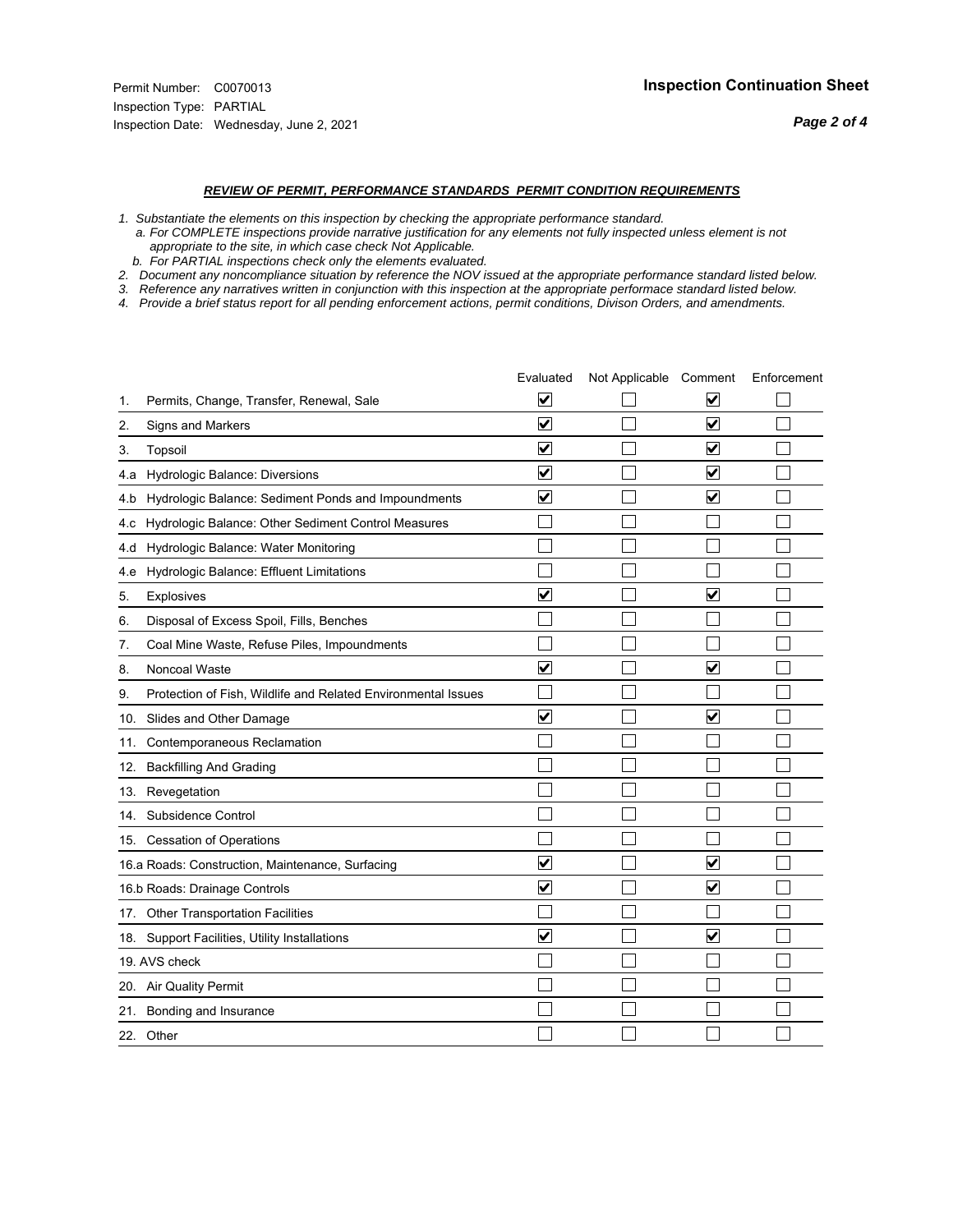#### **1. Permits, Change, Transfer, Renewal, Sale**

The Division is reviewing the "Permit Tranfer" for the Horse Canyon/Lila Mine.

#### **2. Signs and Markers**

The identification sign was inspected and it meets the requirements of the R645 Coal Rules. See Photo

#### **3. Topsoil**

I inspected the topsoil piles and I did not see any signs of wind or water erosion. The topsoil piles appear to be stable and protected by a berm. See Photo

#### **4.a Hydrologic Balance: Diversions**

The diversions and culverts were open and functioning as design. Sediment has started to fill within these structures. The permittee had cleaned out several diversions since the last inspection and additional cleaning is needed. See Photos

#### **4.b Hydrologic Balance: Sediment Ponds and Impoundments**

I inspected the two sediment ponds at Lila Canyon. Both ponds were basically dry. There was a small in Pond #2. The water going into pond #2 is washdown water from cleaning equipment or beltlines. The ponds are incised and therefore are stable. No hazardous conditions were noticed. The 60% percent marker for sediment pond #1 will be resurveyed.

#### **5. Explosives**

Pictures of the explosive magazines were taken.

#### **8. Noncoal Waste**

The property was clear of non-coal waste materials such as oil, trash, and grease cans.

#### **10. Slides and Other Damage**

No slides or other damages were noticed during the inspection.

#### **16.a Roads: Construction, Maintenance, Surfacing**

The roads were compacted with no dust control problem. The roads were wet and had been recently water.

#### **16.b Roads: Drainage Controls**

These diversions were inspected. These diversions are a constant struggle to keep open from sediment and coal fines. These diversions need cleaning basically at the inlets to culverts.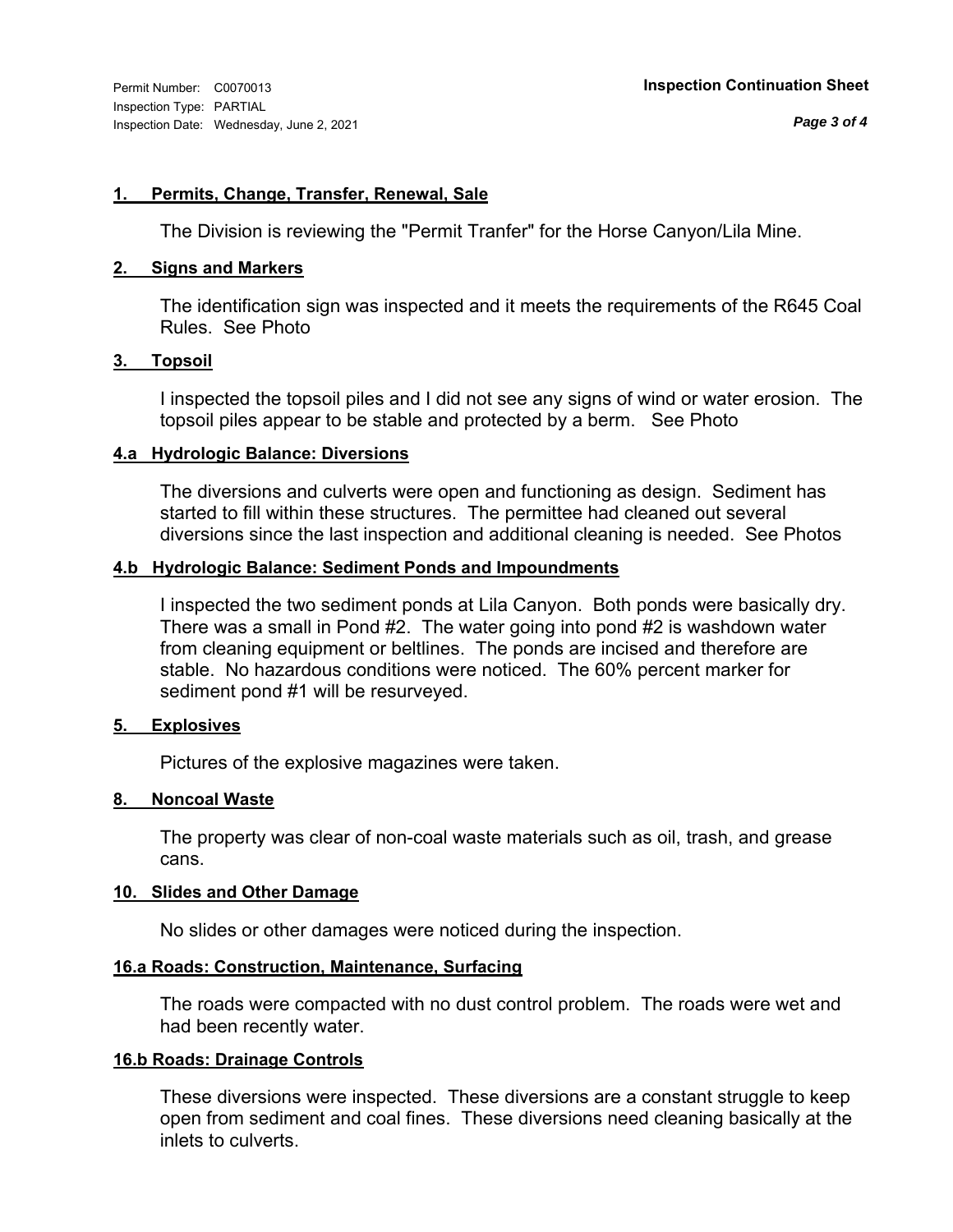Inspection Type: PARTIAL Inspection Date: Wednesday, June 2, 2021

#### Permit Number: C0070013 **Inspection Continuation Sheet**

*Page 4 of 4*

### **18. Support Facilities, Utility Installations**

No new facilities constructed since the last inspection.